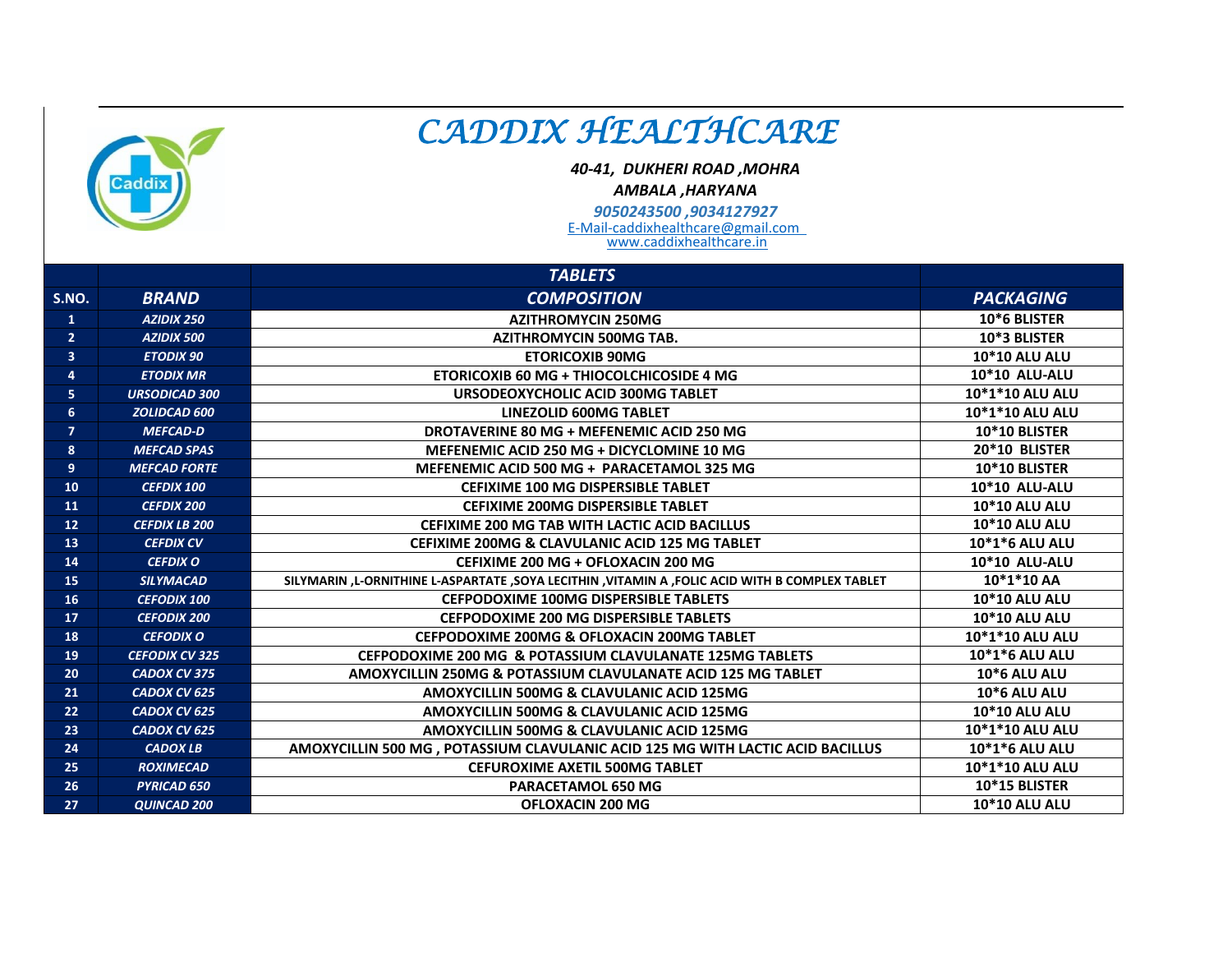| 28 | <b>QUINCAD OZ</b>     | OFLOXACIN 200 MG + ORNIDAZOLE 500MG TAB.                                      | 10*10 BLISTER        |
|----|-----------------------|-------------------------------------------------------------------------------|----------------------|
| 29 | <b>QUINCAD OZ</b>     | OFLOXACIN 200 MG + ORNIDAZOLE 500MG TAB.                                      | 10*10 AA             |
| 30 | LEVCAD 500            | <b>LEVOFLOXACIN 500 MG</b>                                                    | 10*10 BLISTER        |
| 31 | <b>CIPRODIX</b>       | <b>CIPROFLOXACIN 500 MG</b>                                                   | 10*10 BLISTER        |
| 32 | <b>ONDIX 4</b>        | <b>ONDENSTERON 4 MG</b>                                                       | 10*10 ALU ALU        |
| 33 | <b>CADINAC P</b>      | ACECLOFENAC 100 MG & PARACETAMOL 325 MG                                       | 10*10 BLISTER        |
| 34 | <b>CADINAC P</b>      | ACECLOFENAC 100 MG & PARACETAMOL 325 MG                                       | 20*10 BLISTER        |
| 35 | <b>CADINAC P</b>      | ACECLOFENAC 100 MG & PARACETAMOL 325 MG                                       | 10*10 AA             |
| 36 | <b>CADINAC 200 SR</b> | <b>ACECLOFENAC 200MG SR TABLET</b>                                            | 10*10 AA             |
| 37 | <b>CADINAC SP</b>     | ACECLOFENAC 100 MG + PARACETAMOL 325 MG + SERRATIOPEPTIDASE 15MG              | 10*10 ALU ALU        |
| 38 | <b>CADINAC MR</b>     | ACECLOFENAC 100 MG + PARACETAMOL 325MG + CHLOROZOXAZONE 250MG                 | 10*10 BLISTER        |
| 39 | <b>CADINAC MR</b>     | ACECLOFENAC 100 MG + PARACETAMOL 325MG + CHLOROZOXAZONE 250MG                 | 10*10 AA             |
| 40 | <b>CADINAC TH</b>     | ACECLOFENAC 100 MG + THIOCOLCHICOSIDE 4 MG                                    | 10*10 ALU-ALU        |
| 41 | <b>CADINAC NP</b>     | NIMESULIDE 100 MG, PARACETAMOL 325 MG                                         | 20*10 BLISTER        |
| 42 | <b>DICLODIX P</b>     | DICLOFENAC 50 MG + PARACETAMOL 325 MG                                         | 10*10 BLISTER        |
| 43 | <b>DICLODIX SP</b>    | DICLOFENAC 50 MG + PARACETAMOL 325 MG + SERRATIOPEPTIDASE 10 MG               | 10*10 BLISTER        |
| 44 | <b>DICLODIX MR</b>    | DICLOFENAC POTASSIUM 50 MG + PARACETAMOL 325 MG + CHLOROZOXAZONE 250 MG       | 10*10 BLISTER        |
| 45 | <b>DICLODIX TBR</b>   | DICLOFENAC, RUTOSIDE, TRYPSIN & BROMELAIN                                     | 10*10 AA             |
| 46 | <b>CADCEF 200</b>     | <b>CEFIXIME 200 MG</b>                                                        | 10*10 ALU-ALU        |
| 47 | <b>FEXOFICAD</b>      | FEXIFENADINE 120MG & MONTELUKAST 10MG TABLET                                  | <b>10*10 ALU ALU</b> |
| 48 | <b>CADZINE 10</b>     | <b>CETRIZINE 10 MG</b>                                                        | 12*5*10 BLISTER      |
| 49 | <b>CADZINE-5</b>      | <b>LEVOCETRIZINE 5 MG</b>                                                     | 10*10 ALU ALU        |
| 50 | <b>CADZINE A</b>      | LEVOCETRIZINE 5 MG + AMBROXOL TABLET                                          | 10*10 ALU-ALU        |
| 51 | <b>CADZINE M</b>      | LEVOCETRIZINE 5 MG+ MONTELUKAST 10 MG                                         | <b>10*10 ALU-ALU</b> |
| 52 | <b>CADZINE M KIDS</b> | LEVOCETRIZINE 2.5MG + MONTELUKAST 4 MG                                        | <b>10*10 ALU ALU</b> |
| 53 | <b>CADCOLD</b>        | PARACETAMOL, CETRIZINE & PHENYLEPHRINE                                        | 20*10 BLISTER        |
| 54 | <b>ACEBRCAD 200</b>   | ACEBROPHYLLINE 200MG SR TABLET                                                | 10*10 AA             |
| 55 | <b>CADCORT 6</b>      | <b>DEFLAZACORT 6MG TAB.</b>                                                   | 10*10 ALU ALU        |
| 56 | <b>ADRAX 25</b>       | <b>HYDROXYZINE 25 MG TABLET</b>                                               | 10*10 BLISTER        |
| 57 | <b>BENCAD-PLUS</b>    | ALBENDAZOLE 400 MG + IVERMECTIN 6 MG TABLET (MONOPACK)                        | 20*1*1 BLISTER       |
| 58 | <b>DOXICAD</b>        | DOXYLAMINE SUCCINATE 20 MG + PYRIDOXINE HYDROCHLORIDE 20 MG + FOLIC ACID 5 MG | 10*10 ALU-ALU        |
| 59 | <b>RABIDIX 20</b>     | <b>RABEPRAZOLE 20 MG TABLET</b>                                               | 10*10 AA             |
| 60 | <b>CADIFLUX 40</b>    | <b>PANTOPRAZOLE 40 MG TABLET</b>                                              | 10*10 AA             |
| 61 | <b>CADIFLUX D</b>     | PANTOPRAZOLE 40 MG & DOMPERIDONE TABLET                                       | 10*10 AA             |
| 62 | <b>ESODIX 40</b>      | <b>ESOMEPRAZOLE 40 MG</b>                                                     | 10*10 AA             |
| 63 | <b>NIMUDIX 100</b>    | NIMESULIDE 100MG MOUTH DISSOLVING TABLET                                      | 20*10 BLISTER        |
| 64 | <b>CAD-D3 PLUS</b>    | CALCIUM CITRATE 1000MG , VITAMIN D3 200 I.U., MAGNESIUM 100MG & ZINC 4MG      | 10*15 BLISTER        |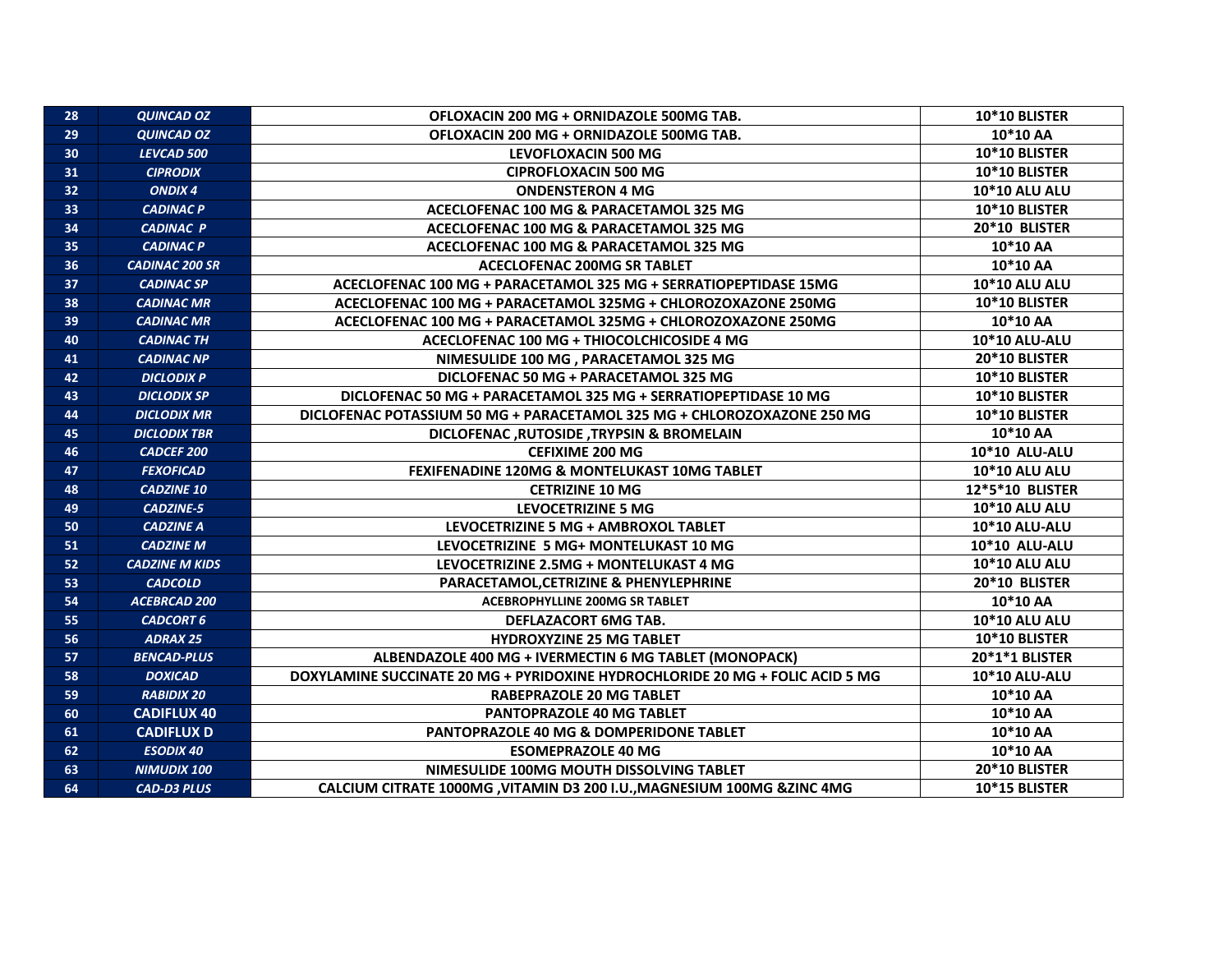|    |                        | VITAMIN D3 10MCG + CALCIUM CITRATE MALATE 500MCG + VITAMIN K27 45MCG +                           |                      |
|----|------------------------|--------------------------------------------------------------------------------------------------|----------------------|
| 65 | <b>CAD D3 K27</b>      | METHYLCOBALAMIN 1000MCG + EPA 90MG +DHA 60MG + BORON 1.5MG + FOLIC ACID 400MCG                   | <b>10*3 ALU ALU</b>  |
|    |                        | <b>TABLET</b>                                                                                    |                      |
|    |                        | VITAMIN D3 10MCG + CALCIUM CITRATE MALATE 500MCG + VITAMIN K27 45MCG +                           |                      |
| 66 | <b>CAD D3 K27</b>      | METHYLCOBALAMIN 1000MCG + EPA 90MG +DHA 60MG + BORON 1.5MG + FOLIC ACID 400MCG                   | 10*1*10 ALU ALU      |
|    |                        | <b>TABLET</b>                                                                                    |                      |
| 67 | <b>DIXTRIOL GOLD</b>   | CALCIUM ASPARTATE , CALCIUM OROTATE , CALCITRIOL , D3, MAGNESIUM , ZINC , L-METHYL FOLATE TABLET | 10*1*10 AA           |
| 68 | <b>FEERRODIX XT</b>    | FERROUS ASCORBATE 100MG + FOLIC ACID 1.5MG + ZINC 22.5MG TABLET (DRUG)                           | 10*10 ALU ALU        |
| 69 | <b>FEERRODIX XT</b>    | FERROUS ASCORBATE 100MG + FOLIC ACID 1.5MG + ZINC 22.5MG TABLET (FOOD)                           | <b>10*10 ALU ALU</b> |
| 70 | <b>AMLODICAD-TL</b>    | <b>TELMISARTAN 40, AMLODIPINE 5</b>                                                              | <b>10*10 ALU ALU</b> |
| 71 | <b>CADCOM G</b>        | METHYLCOBALAMIN 500MCG & GABAPENTIN 300MG                                                        | 10*10 ALU ALU        |
| 72 | <b>CADCOM PLUS</b>     | METHYLCOBALAMIN 1500MCG, PREGABALIN 75MG & NORTRIPTYLINE 10MG                                    | 10*10 ALU ALU        |
| 73 | <b>ROSEDIX</b>         | ROSEHIP EXTRACT , DEVIL'S CLAW EXTRACT & BOSWELLA TABLET                                         | 10*1*10 BLISTER      |
| 74 | <b>INSOLCAD D3</b>     | MYO INOSITOL ,D CHIRO INOSITOL ,CHROMIUM PICOLINATE ,VITAMIN D3 & L METHYLFOLATE TABLETS         | 10*1*10 AA           |
| 75 | <b>COLGNCAD</b>        | COLLAGEN, GLUCOSAMINE, MSM & CHONDROITIN TABLET                                                  | 10*1*10 AA           |
| 76 | <b>CIQUADDIX</b>       | CISSUS QUADRA, WITHANIA SOMNIFERA &, VITEX NIRGUNDO TABLET                                       | 10*1*10 AA           |
| 77 | <b>PREDNICAD</b>       | <b>METHYLPREDNISOLONE 4MG TABLET</b>                                                             | <b>10*10 ALU ALU</b> |
| 78 | <b>FLUCOCAD</b>        | <b>FLUCONAZOLE 150 MG TABLET</b>                                                                 | 20*1 BLISTER         |
| 79 | <b>TERFINCAD 250</b>   | <b>TERBINAFINE 250MG TABLET</b>                                                                  | 10*7 BLISTER         |
| 80 | <b>VEGRA POWER 100</b> | SILDENAFIL 100MG TABLET                                                                          | 20*1*4 BLISTER       |
| 81 | <b>COBVITMIN</b>       | MULTIMINERAL, MULTIVITAMINS WITH ANTIOXIDANTS                                                    | 10*10 AA             |
|    |                        |                                                                                                  |                      |
|    |                        | <b>CAPSULES</b>                                                                                  |                      |
| 82 | <b>FEDIX</b>           | CARBONYL IRON 100 Mg , VITAMIN C 75MG, B12 15MCG, FOLIC ACID 1.5MG , ZINC 61.8MG                 | 10*10 BLISTER        |
| 83 | <b>OMEZODIX 20</b>     | <b>OMEPARAZOLE 20 MG</b>                                                                         | 20*15 STRP           |
| 84 | <b>OMEZODIX D</b>      | <b>OMEPRAZOLE 20MG + DOMPERIDONE 10MG SR CAPSULE</b>                                             | 10*15 STRIP          |
| 85 | CADOX-250              | AMOXYCILLIN 250 MG CAP.                                                                          | 10*10 BLISTER        |
| 86 | CADOX-500              | AMOXYCILLIN 500 MG CAP.                                                                          | 10*10 BLISTER        |
| 87 | <b>RABIDIX DSR</b>     | RABEPRAZOLE 20 MG + DOMPERIDONE 30 MG SUSTAINED RELEASE CAP                                      | <b>10*10 ALU/ALU</b> |
| 88 | <b>RABIDIX 40SR</b>    | RABEPRAZOLE 40 MG + DOMPERIDONE 30 MG SUSTAINED RELEASE CAP                                      | 10*10 AA             |
| 89 | <b>RABIDIX LS</b>      | RABEPRAZOLE 20 MG + LEVOSULPRIDE 75 MG                                                           | 10*10 ALU/ALU        |
| 90 | <b>RABIDIX IT</b>      | <b>RABEPRAZOLE &amp; ITOPRIDE CAPSULE</b>                                                        | 10*10 AA             |
| 91 | <b>RABIDIX A</b>       | RABEPRAZOLE 20MG & ACECLOFENAC 200MG                                                             | 10*10 AA             |
| 92 | <b>CADIFLUX L</b>      | PANTOPRAZOLE 40 + LEVOSULPRIDE 75 MG CAP                                                         | 10*10 ALU-ALU        |
| 93 | <b>CADIFLUX DSR</b>    | <b>PANTOPRAZOLE 40 MG + DOMPERIDONE 30 MG SUSTAINED RELEASE CAP.</b>                             | 10*10 ALU/ALU        |
| 94 | <b>ESODIX DSR</b>      | <b>ESOMEPRAZOLE 40 + DOMPERIDONE 30 SR</b>                                                       | 10*10 AA             |
| 95 | <b>COBDIX-P</b>        | METHYLCOBALAMINE 750MCG + PREGABALINE 75 MG                                                      | 10*10 ALU/ALU        |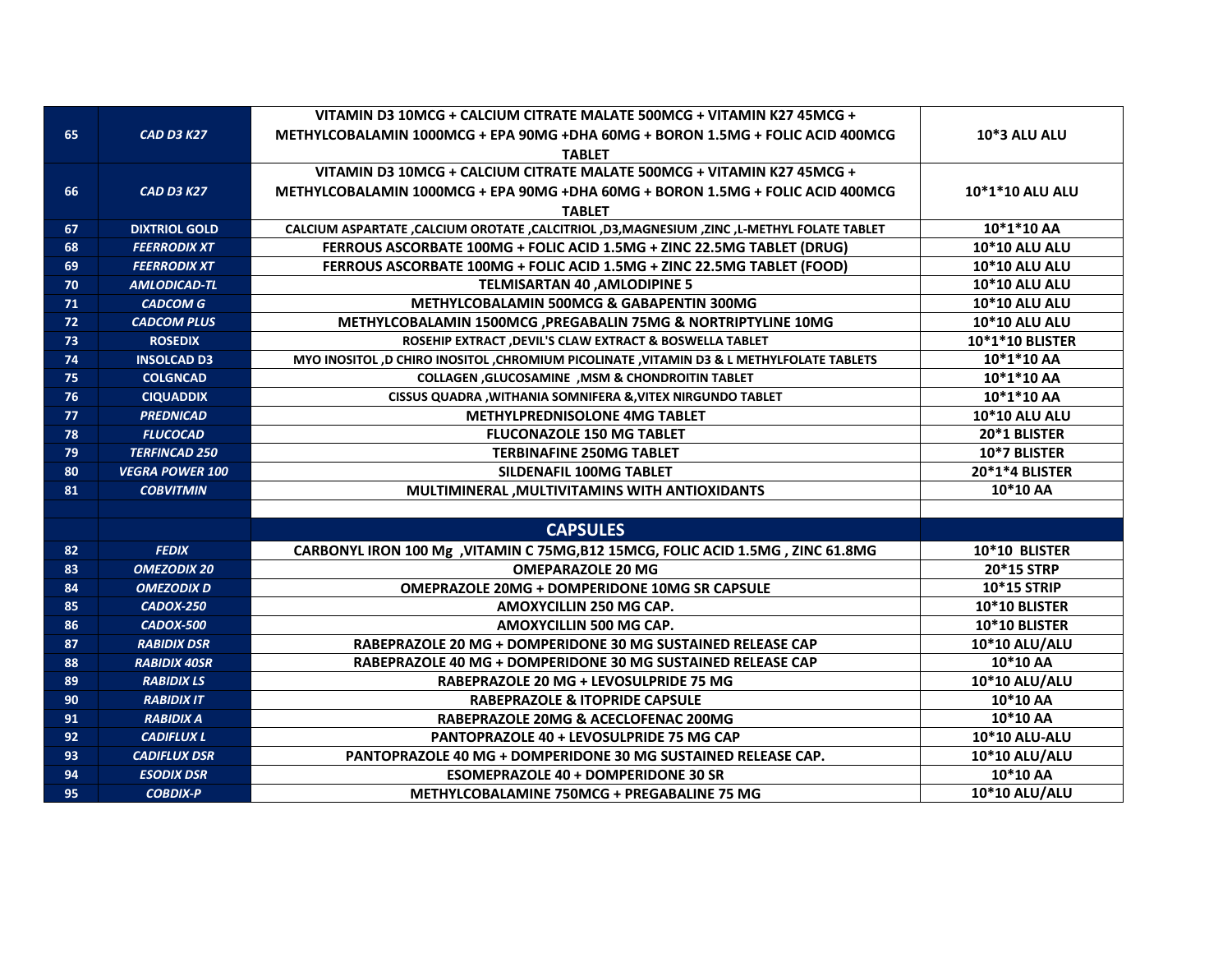| 96  | <b>CADCOM-M</b>      | METHYLCOBALAMIN 1500MCG + ALPHA LIPOIC ACID 100 MG + PYRIDOXINE 3 MG + FOLIC ACID 1.5 MG                                                                                                                                                                               | <b>10*10 ALU/ALU</b>   |
|-----|----------------------|------------------------------------------------------------------------------------------------------------------------------------------------------------------------------------------------------------------------------------------------------------------------|------------------------|
| 97  | <b>CADRAZOLE 100</b> | <b>ITRACONAZOLE 100 MG CAPSULE</b>                                                                                                                                                                                                                                     | <b>10*10 ALU ALU</b>   |
| 98  | <b>CADRAZOLE 100</b> | <b>ITRACONAZOLE 100 MG CAPSULE</b>                                                                                                                                                                                                                                     | 10*1*10 BLISTER        |
| 99  | CADRAZOLE-200        | <b>ITRACONAZOLE 200MG CAPSULE</b>                                                                                                                                                                                                                                      | 10*1*4 STRIP           |
| 100 | CADRAZOLE-200        | <b>ITRACONAZOLE 200MG CAPSULE</b>                                                                                                                                                                                                                                      | 10*1*10 BLISTER        |
| 101 | <b>ACEBRCAD 100</b>  | <b>ACEBROPHYLLINE 100MG CAPSULE</b>                                                                                                                                                                                                                                    | 10*10 BLISTER          |
| 102 | <b>FAST O POWER</b>  | <b>POWER CAPSULE</b>                                                                                                                                                                                                                                                   | <b>30 CAP. BOTTLE</b>  |
| 103 | <b>FAST O POWER</b>  | <b>POWER CAPSULE</b>                                                                                                                                                                                                                                                   | 3*1*10 BLISTER         |
| 104 | <b>CADI-LIVER</b>    | AN AYURVEDIC LIVER CAPSULE                                                                                                                                                                                                                                             | <b>30 CAP. BOTTLE</b>  |
| 105 | <b>CADI-JOINT</b>    | <b>AYURVEDIC CAPSULE FOR JOINTS PAIN</b>                                                                                                                                                                                                                               | <b>30 CAP.BOTTLE</b>   |
| 106 | <b>CADI-MADHU</b>    | <b>AYURVEDIC CAPSULE FOR DIABETES</b>                                                                                                                                                                                                                                  | <b>30 CAP. BOTTLE</b>  |
| 107 | <b>CADLAC</b>        | <b>PREBIOTIC &amp; PROBIOTIC CAPSULE</b>                                                                                                                                                                                                                               | 10*10 AA               |
| 108 | <b>COBVITMIN</b>     | MULTIVITAMIN, MULTIMINERAL & ANTIOXIDANT CAPSULES                                                                                                                                                                                                                      | <b>30 CAP</b>          |
|     |                      |                                                                                                                                                                                                                                                                        |                        |
|     |                      | <b>SOFT GEL CAPSULES</b>                                                                                                                                                                                                                                               |                        |
| 109 | <b>GINKRICH</b>      | GINSENG WITH MULTIVITAMIN , MULTIMINERAL & ANTIOXIDANT                                                                                                                                                                                                                 | 10*1*10 BLISTER        |
| 110 | <b>GINKRICH</b>      | GINSENG WITH MULTIVITAMIN, MULTIMINERAL & ANTIOXIDANT                                                                                                                                                                                                                  | 10*10 BLISTER          |
| 111 | CAD-D3               | CHOLECALCIFEROL 60000 I.U. SOFT GEL CAPSULE (DRUG)                                                                                                                                                                                                                     | 10*1*4 BLISTER         |
| 112 | <b>CAD D3 K27</b>    | VITAMIN D3 10MCG + CALCIUM CITRATE MALATE 500MCG + VITAMIN K27 45MCG +<br>METHYLCOBALAMIN 1000MCG + EPA 90MG +DHA 60MG + BORON 1.5MG + FOLIC ACID 400MCG<br><b>SOFTGEL CAPSULE</b>                                                                                     | <b>10*1*10 BLISTER</b> |
| 113 | <b>GINKCAD 7G</b>    | GINSENG ,GINKGO BILOBA ,GARLIC EXTRACT ,GRAPE SEED EXTRACT ,GINGER EXTRACT ,GREEN COFFEE<br>EXTRACT , CITRUS BIOFLAVONOIDS , LUTEIN, MIXED CAROTENOIDES , PIPERINE , WHEAT GERM OIL<br>, ESSENTIAL FATTY ACIDS , VITAMINS , MINERALS & TRACE ELEMENTS SOFTGEL CAPSULES | <b>10*1*10 BLISTER</b> |
| 114 | <b>GINKCAD 9G</b>    | OMEGA 3 FATTY ACID, GREEN TEA EXTRACT, GINKGO BILOBA EXTRACT, GINSENG, GRAPE SEED EXTRACT<br>GARLIC OIL ,GINGER ROOT EXTRACT ,GUGGUL,GREEN COFFEE BEAN EXTRACT ,GLYCYRRHIZA GLABRA,<br><b>EXTRACT, VITAMINS &amp; MINERALS SOFTGEL CAPSULE</b>                         | 10*1*10 BLISTER        |
| 115 | <b>LYCODIZE Q10</b>  | CO-ENZYME Q10 100MG ,LYCOPENE 10,000MCG ,OMEGA 3 (EPA 120MG,DHA 90MG) ,METHYLCOBALAMINE<br>1500MCG , L-ARGANINE , MULTIVITAMINS & MULTIMINERALS SOFTGEL CAPSULE                                                                                                        | 10*1*10 BLISTER        |
| 116 | <b>LYCODIZE PLUS</b> | LYCOPENE WITH VITAMIN A , VITAMIN E, VITAMIN C , SODIUM SELENATE & ZINC SOFTGEL CAPSULE                                                                                                                                                                                | <b>10*1*10 BLISTER</b> |
| 117 | <b>LYCODIZE PLUS</b> | LYCOPENE WITH VITAMIN A , VITAMIN E, VITAMIN C , SODIUM SELENATE & ZINC SOFTGEL CAPSULE                                                                                                                                                                                | <b>10*10 BLISTER</b>   |
| 118 | <b>CADWHEAT-E</b>    | VITAMIN E 400 I.U., WHEAT GERM OIL 100MG, OMEGA 3 FATTY ACID 30MG SOFTGEL CAPSULE                                                                                                                                                                                      | 10*1*10 BLISTER        |
| 119 | <b>CADCOM FORTE</b>  | METHYLCOBALAMIN 1500MCG , ALPHA LIPOIC ACID , THIAMINE , PYRIDOXINE & FOLIC ACID SOFTGEL<br><b>CAPSULE</b>                                                                                                                                                             | 10*1*10 BLISTER        |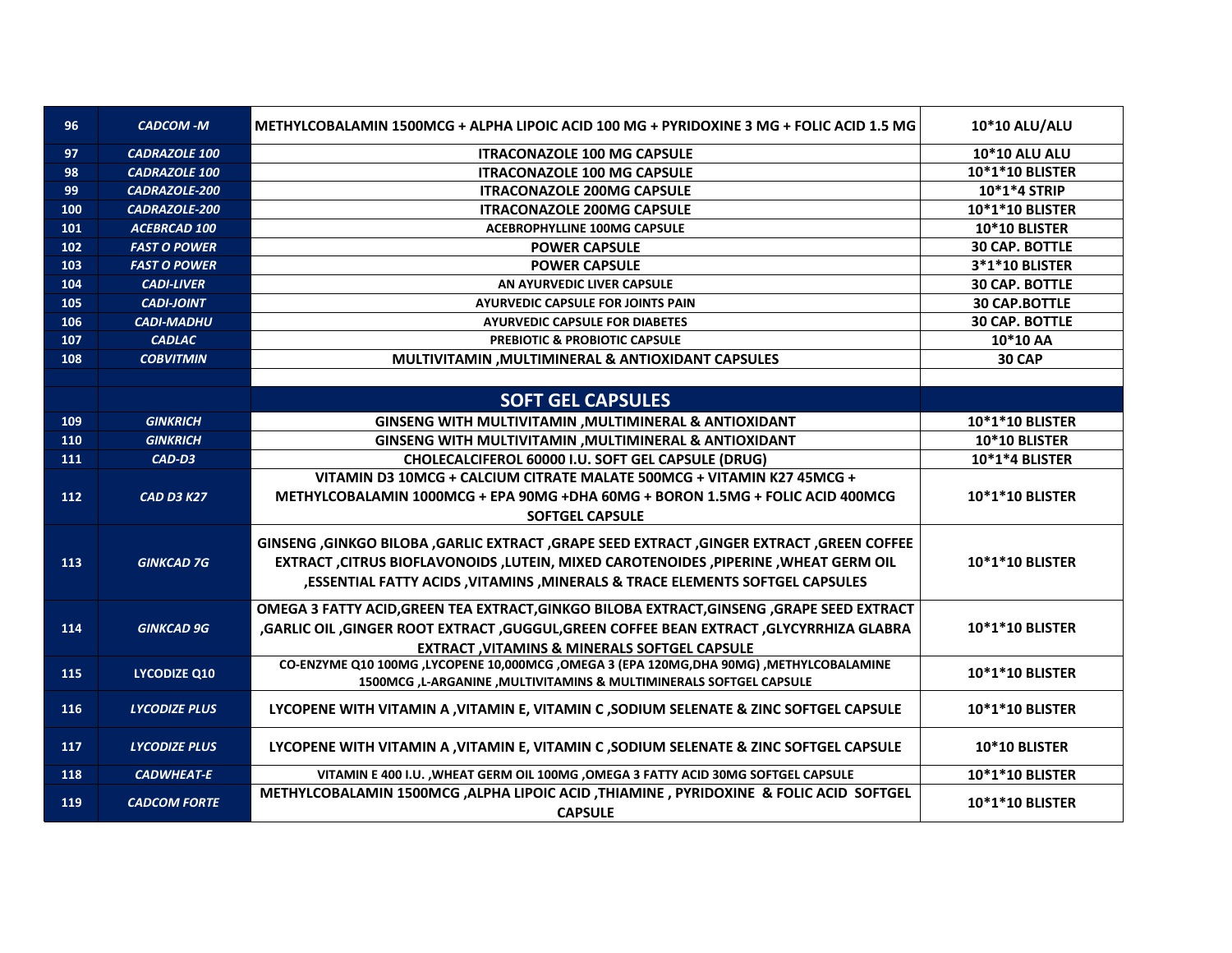| 120 | <b>DIXTROIL-CT</b>       | CALCITRIOL 0.25MCG + CALCIUM CARBONATE 500MG (Eq. to Elemenetal calcium 200mg) + ZINC |                           |
|-----|--------------------------|---------------------------------------------------------------------------------------|---------------------------|
|     |                          | SULPHATE (Eq. to Elemental Zinc) 7.5 MG SOFTGEL CAPSULE                               | 10*10 BLISTER             |
|     |                          | CALCIUM CARBONATE 625 MG (EQ.TO ELEMENTAL CALCIUM 250 MG) , CALCITRIOL 0.25MCG &      |                           |
| 121 | <b>DIXTRIOL K27</b>      | <b>VITAMIN K27 45MCG</b>                                                              | <b>10*1*10 BLISTER</b>    |
| 122 | <b>DIXTRIOL K27 GOLD</b> | CALCIUM CARBONATE, CALCITRIOL, METHYLCOBALAMIN, OMEGA 3, MAGNESIUM, BORON, ZINC &     |                           |
|     |                          | <b>VITAMIN K27 SOFTGEL CAPSULE</b>                                                    | <b>10*1*10 BLISTER</b>    |
| 123 | <b>GESTPROCAD</b>        | PROGESTERONE 200MG SOFTGEL CAPSULE                                                    | 10*10 BLISTER             |
|     |                          |                                                                                       |                           |
|     |                          | <b>SYRUPS &amp; SUSPENSIONS</b>                                                       |                           |
| 124 | <b>CADKOF-TX.</b>        | AMBROXOL TERBUTALINE GUAIPHENESSIN MENTHOL                                            | 100 ML                    |
| 125 | <b>CADKOF-DX</b>         | DEXTROMETHORPHAN PHENYLEPHRINE CPM                                                    | 100 ML                    |
| 126 | CADKOF-TX.               | AMBROXOL TERBUTALINE GUAIPHENESSIN MENTHOL                                            | 60 ML                     |
| 127 | <b>CADKOF DX</b>         | DEXTROMETHORPHAN PHENYLEPHRINE CPM                                                    | 60 ML                     |
| 128 | <b>CADKOF-BR</b>         | <b>BROMOHEXINE TERBUTALINE GUAIPHENESSIN MENTHOL</b>                                  | 100 ML                    |
| 129 | <b>CADKOF LS</b>         | LEVOSULBUTAMOL 1 MG , AMBROXOL 30MG & GUIPHAPHENSIN 50 MG (CLEAR)                     | <b>100 ML WITH CARTON</b> |
| 130 | <b>CADKOF LS</b>         | LEVOSULBUTAMOL 1 MG, AMBROXOL 30MG & GUIPHAPHENSIN 50 MG (AMBER)                      | <b>100 ML WITH CARTON</b> |
| 131 | <b>CADKOF LS</b>         | LEVOSULBUTAMOL 1 MG, AMBROXOL 30MG & GUIPHAPHENSIN 50 MG                              | <b>100 ML</b>             |
| 132 | <b>CADKOF LS</b>         | LEVOSULBUTAMOL 1 MG , AMBROXOL 30MG & GUIPHAPHENSIN 50 MG                             | 60 ML                     |
| 133 | <b>CADKOF-AYUR</b>       | <b>AYURVEDIC COUGH SYRUP</b>                                                          | <b>100 ML WITH CARTON</b> |
| 134 | <b>ACEBRCAD</b>          | <b>ACEBROPHYLLINE ,TERBUTALINE &amp; GUAIPHENESIN SYRUP</b>                           | <b>100ML WITH CARTON</b>  |
| 135 | <b>GELUDIX</b>           | <b>MEGALDRATE, SIMETHICONE ( MINT) (CLEAR)</b>                                        | <b>170 ML</b>             |
| 136 | <b>GELUDIX</b>           | <b>MEGALDRATE , SIMETHICONE ( MINT) (AMBER)</b>                                       | 170 ML                    |
| 137 | <b>GELUDIX</b>           | MEGALDRATE , SIMETHICONE ( CARDAMOM) (CLEAR)                                          | 170 ML                    |
| 138 | <b>CADZINE M</b>         | LEVOCETRIZINE & MONTELUKAST SYRUP                                                     | <b>60ML</b>               |
| 139 | <b>MEFCAD-PD/S</b>       | MEFENEMIC ACID 100 & PARACETAMOL 250                                                  | <b>60 ML WITH CARTON</b>  |
| 140 | <b>ONDIX DROP</b>        | <b>ONDANSETRON SOLUTION 2 MG WITH DROPPER</b>                                         | 30 ML                     |
| 141 | <b>QUINCAD MS</b>        | OFLOXACIN 50MG , METRONIDAZOLE 120MG & SIMETHICONE 10MG                               | <b>60 ML WITH CARTON</b>  |
| 142 | AZIDIX 100               | <b>AZITHROMYCIN 100MG SUSPENSION</b>                                                  | <b>30ML</b>               |
| 143 | AZIDIX 200               | <b>AZITHROMYCIN 200MG SUSPENSION</b>                                                  | 30ML                      |
| 144 | <b>CALCOLD-DS</b>        | PARACETAMOL 250 ,CPM 1 MG PHENYLEPHRINE ,SODIUM & MENTHOL                             | 60 ML                     |
| 145 | <b>CADINAC-P</b>         | ACECLOFENAC 50MG, PARACETAMOL 125MG                                                   | 60 ML                     |
| 146 | PYRICAD 250              | PARACETAMOL 250MG                                                                     | 60 ML                     |
| 147 | <b>COBVITMIN</b>         | <b>MULTIVITAMIN DROPS</b>                                                             | 30 ML                     |
| 148 | <b>CADCORT-6</b>         | DEFLAZACORT ORAL SUSPENSION WITH CARTON                                               | <b>60 ML WITH CARTON</b>  |
| 149 | CAD-D3                   | CALCIUM, MAGNESIUM, ZINC WITH VITAMIN- D3 SUSPENSION                                  | <b>200 ML</b>             |
| 150 | <b>CADLEX</b>            | L-LYSINE HYDROCHLORIDE WITH B-COMPLEX SYRUP                                           | <b>200 ML</b>             |
| 151 | <b>FEERRODIX-XT</b>      | FERROUS ASCORBATE , FOLIC ACID & ZINC SYRUP                                           | <b>200 ML</b>             |
| 152 | <b>CADZYME</b>           | FUNGAL DIASTASE , PEPSIN WITH B COMPLEX SYRUP                                         | 100 ML                    |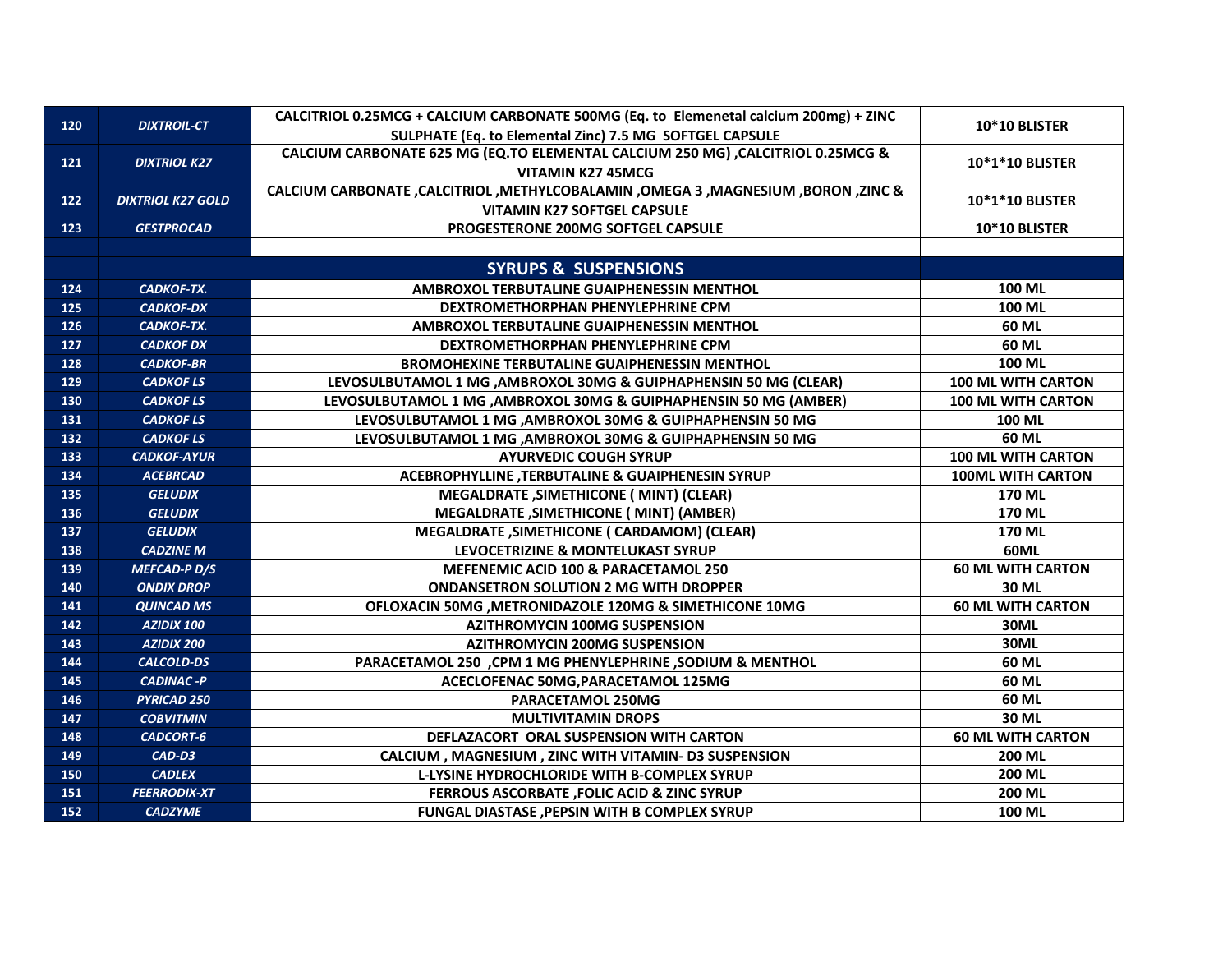| 153 | <b>CADZYME</b>         | <b>FUNGAL DIASTASE WITH PEPSIN SYRUP</b>                                                                                                                                  | <b>200 ML</b>      |
|-----|------------------------|---------------------------------------------------------------------------------------------------------------------------------------------------------------------------|--------------------|
| 154 | <b>CADRINE</b>         | AN AYURVEDIC UTERINE TONIC                                                                                                                                                | <b>200 ML</b>      |
| 155 | <b>CADRINE</b>         | AN AYURVEDIC UTERINE TONIC                                                                                                                                                | 300 ML             |
| 156 | <b>LIVDIX</b>          | AN AYURVEDIC LIVER TONIC                                                                                                                                                  | <b>100ML</b>       |
| 157 | <b>LIVDIX DS</b>       | AN AYURVEDIC LIVER TONIC                                                                                                                                                  | 200 ML             |
| 158 | LIVDIX-4G              | LIVER , ALKALIZER , ENZYME WITH ANTACID                                                                                                                                   | <b>225 ML</b>      |
| 159 | <b>LYCODIZE</b>        | LYCOPENE , MULTIVITAMINS WITH MINERAL SYRUP                                                                                                                               | <b>200 ML</b>      |
| 160 | <b>AYURZYME</b>        | LIVER TONIC WITH THE BENEFITS OF ENZYME & ANTACID                                                                                                                         | 200ML              |
| 161 | <b>HEPTAZOLE</b>       | CYPROHEPTADINE 2MG, TRICHOLINE 275MG & SORBITOL                                                                                                                           | <b>200 ML</b>      |
| 162 | <b>APPICADI</b>        | <b>ACTIVATES APPETITE NATURALLY SYRUP</b>                                                                                                                                 | <b>200ML</b>       |
| 163 | <b>COBVITMIN A2Z</b>   | MULTIVITAMIN, MULTIMINERAL & METHYLCOBALAIN SYRUP                                                                                                                         | <b>200 ML</b>      |
| 164 | <b>COBVITMIN FORTE</b> | IRON, METHYLCOBALAMINE, CALCIUM WITH MULTIVITAMIN, MULTIMINERAL AND ANTIOXIDANT                                                                                           | 300 ML             |
| 165 | <b>COBVITMIN 5G</b>    | LYCOPENE , METHYLCOBALAIMIN, MULTIVITAMIN, MULTIMINERALS AND ANTIOXIDANTS WITH<br>GINSENG EXTRACT , GINKGO BILOBA, GREEN TEA EXTRACT, GRAPE SEED EXTRACT & GARLIC EXTRACT | <b>200 ML</b>      |
| 166 | <b>LACOSCAD</b>        | <b>LACTULOSE SOLUTION</b>                                                                                                                                                 | 100ML              |
| 167 | <b>CAD2PROT</b>        | PROTEIN , MULTIVITAMINS & MULTIMINERALS SYRUP                                                                                                                             | <b>200ML</b>       |
| 168 | <b>BOOSTOMIND</b>      | <b>BRAIN TONIC</b>                                                                                                                                                        | <b>200ML</b>       |
| 169 | <b>CADISTONE</b>       | <b>STONE CRUSH SYRUP</b>                                                                                                                                                  | <b>200ML</b>       |
| 170 | <b>CADIPURE</b>        | <b>AYURVEDIC BLOOD PURIFIER SYRUP</b>                                                                                                                                     | <b>200ML</b>       |
| 171 | <b>LYCODIZE Q10</b>    | CO-ENZYME Q10 ,LYCOPENE ,MULTIVITAMINS & MULTIMINERALS SYRUP                                                                                                              | 200ML              |
| 172 | <b>GELUDIX AYUR</b>    | <b>AYURVEDIC ANTACID SYRUP</b>                                                                                                                                            | <b>200ML</b>       |
| 173 | <b>SILYMACAD</b>       | SILYMARIN, THIAMINE 1.5 MG+ RIBOFLABINE 1.5MG+PYRIDOXINE 1.5MG+NICOTINAMIDE 20 MG+D-<br>PANTHENOL 5 MG + CYANOCOBALAMIN 1 MCG                                             | 200ML              |
|     |                        |                                                                                                                                                                           |                    |
|     |                        | <b>DRY SYRUPS</b>                                                                                                                                                         |                    |
| 174 | <b>CADOX CV WFI</b>    | AMOXYCILLIN 200 CALVULANIC ACID 28.5( WITH WATER)                                                                                                                         | <b>1*30 ML WFI</b> |
| 175 | <b>CADOX CV PLUS</b>   | AMOXYCILLIN 400 CALVULANIC ACID 57MG (WITH WATER)                                                                                                                         | <b>30ML WFI</b>    |
| 176 | <b>CEFODIX 50 WFI</b>  | <b>CEFPODOXIME 50 MG DRY SYRUP (WITH WATER)</b>                                                                                                                           | 1*30 ML WFI        |
| 177 | <b>CEFODIX 100 WFI</b> | <b>CEFPODOXIME 100 DRY SYRUP (WITH WATER)</b>                                                                                                                             | 1*30 ML WFI        |
| 178 | <b>CEFODIX CV 50</b>   | CEFPODOXIME 50MG & CLAVULANIC ACID 31.25MG (WITH WATER)                                                                                                                   | 30 ML              |
| 179 | <b>CEFDIX 50 WFI</b>   | <b>CEFIXIME 50 DRY SYP (WITH WATER)</b>                                                                                                                                   | 1*30ML WFI         |
| 180 | <b>CEFDIX 100 WFI</b>  | <b>CEFIXIME 100MG DRY SYRUP WITH WATER</b>                                                                                                                                | 30 ML              |
| 181 | <b>CADLAC</b>          | PREBIOTIC AND PROBIOTIC DRY SYRUP                                                                                                                                         | 12G/60ML           |
|     |                        |                                                                                                                                                                           |                    |
|     |                        | <b>DRY AND LIQUID INJECTIONS</b>                                                                                                                                          |                    |
| 182 | PIPCAD-T               | PIPERACILLIN 4000MG & TAZOBACTAM 500 MG (4.5GM INJ.)                                                                                                                      | $1*1$              |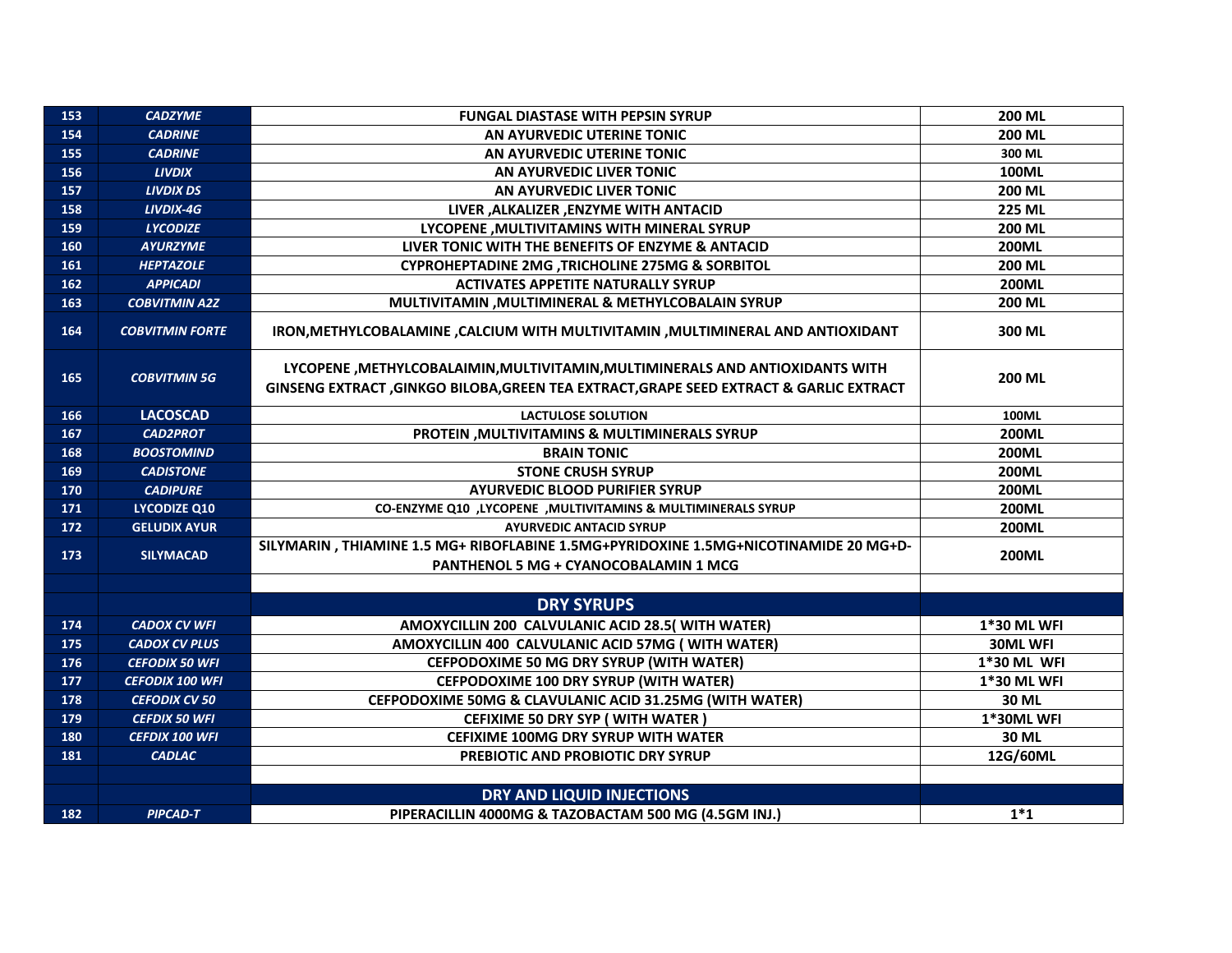| 183 | <b>CADXONE T 1.125</b>  | <b>CEFTRIAXONE 1G &amp; TAZOBACTAM 125 MG</b>                        | <b>SINGLE</b>     |
|-----|-------------------------|----------------------------------------------------------------------|-------------------|
| 184 | PERADIX-XP-1.5          | <b>CEFOPERAZONE 1000MG &amp; SULBACTAM 500MG</b>                     | $1*1$             |
| 185 | <b>CADIFLUX 40</b>      | PANTOPRAZOLE 40 MG INJ                                               | $1*1$             |
| 186 | <b>CADXONE-250</b>      | <b>CEFTRIAXONE 250 MG</b>                                            | $1*1$             |
| 187 | <b>CADXONE 500</b>      | <b>CEFTRIAXONE 500MG</b>                                             | $1*1$             |
| 188 | <b>CADXONE 1000</b>     | CEFTRIAXONE 1000MG(1GM INJ.)                                         | $1*1$             |
| 189 | <b>CADXONE XP-375</b>   | <b>CEFTRIAXONE 250MG &amp; SULBACTAM 125MG)</b>                      | $1*1$             |
| 190 | CADXONE-XP-1.5          | CEFTRIAXONE 1000MG & SULBACTAM 500MG (1.5GM INJ.)                    | $1*1$             |
| 191 | <b>DICLODIX</b>         | DICLOFENAC INJ.                                                      | 10*1ML            |
| 192 | <b>ESODIX 40</b>        | <b>ESOMEPRAZOLE 40MG INJ</b>                                         | <b>SINGLE</b>     |
| 193 | <b>NANDRODIX</b>        | <b>NANDROLONE 50 MG INJ.</b>                                         | <b>DISPO PACK</b> |
| 194 | <b>CADCOM PLUS</b>      | METHYLCOBALAMIN 1500mcg+NIACINAMIDE 100mg+ PYRIDOXINE 100mg Inj.     | <b>SINGLE</b>     |
| 195 | <b>MERODIX 1000</b>     | MEROPENEM 1000MG INJ                                                 | $1*1$             |
| 196 | <b>FEERRODIX INJ</b>    | <b>IRON SUCROSE 100MG INJECTION</b>                                  | <b>SINGLE</b>     |
| 197 | CADOX CV 1.2            | AMOXYCILLIN 1000MG & CLAVULANIC ACID 125MG INJ.                      | <b>SINGLE</b>     |
| 198 | AMIKOCAD 500            | <b>AMIKACIN 500MG INJ</b>                                            | <b>SINGLE</b>     |
| 199 | CADCOM 1500             | <b>METHYLCOBALAMIN 1500 MCG</b>                                      | $5*2ML$           |
| 200 | CADCOM 2500             | METHYLCOBALAMIN 2500 MCG                                             | 5*2 ML            |
| 201 | <b>ONDIX INJ</b>        | <b>ONDANSETRON INJ</b>                                               | 10*2ML            |
|     |                         |                                                                      |                   |
|     |                         | GEL, CREAM, OIL, SOAP & SHAMPOO                                      |                   |
| 202 | <b>DICLODIX GEL</b>     | DICLOFENAC + METHYL SALICYLATE + LINSEED OIL + MENTHOL 5% GEL        | 30GM              |
| 203 | <b>LUNACAD</b>          | LULICONAZOLE 1% w/w & BENZYL ALCOHOL 1% CREAM                        | 30 GM             |
| 204 | <b>LUNACAD</b>          | LULICONAZOLE 1% w/w & BENZYL ALCOHOL 1% CREAM                        | <b>15 GM</b>      |
| 205 | <b>KETONADIX</b>        | <b>KETOCONAZOLE 2% CREAM</b>                                         | <b>20 GM</b>      |
| 206 | <b>CADRAZOLE O</b>      | OFLOXACIN 0.75% ,ORNIDAZOLE 2.0% ,ITRACONAZOLE 1% & CLOBETASOL 0.05% | <b>15 GM</b>      |
| 207 | <b>CADI-PAIN</b>        | AN AYURVEDIC PAIN RELIEF OIL                                         | <b>50 ML</b>      |
| 208 | <b>KETONADIX</b>        | <b>KETOCONAZOLE 2% SOAP</b>                                          | <b>75 GM</b>      |
| 209 | <b>KETONADIX</b>        | KETOCONAZOLE 2% WITH ZPTO SHAMPOO                                    | 100 ML            |
| 210 | <b>PERMETHDIX</b>       | <b>PERMETHRIN 1% SOAP</b>                                            | <b>75 GM</b>      |
| 211 | <b>PERMETHDIX</b>       | <b>PERMETHRIN 5% LOTION</b>                                          | 60 <sub>ml</sub>  |
| 212 | <b>CLOTRDIX</b>         | <b>CLOTRIMAZOLE 1% DUSTING POWDER</b>                                | 100GM             |
| 213 | <b>CADDIX ALOE VERA</b> | <b>ALOEVERA WITH TURMERIC SOAP</b>                                   | 75G               |
|     | <b>SOAP</b>             |                                                                      |                   |
| 214 | <b>FAST O POWER OIL</b> | <b>SEX OIL</b>                                                       | 15ML              |
|     |                         |                                                                      |                   |
|     |                         | <b>POWDER SECTION</b>                                                |                   |
| 215 | <b>CAD2PROT S.F.</b>    | PROTEIN POWDER WITH DHA (CHOCOLATE)                                  | <b>200GM</b>      |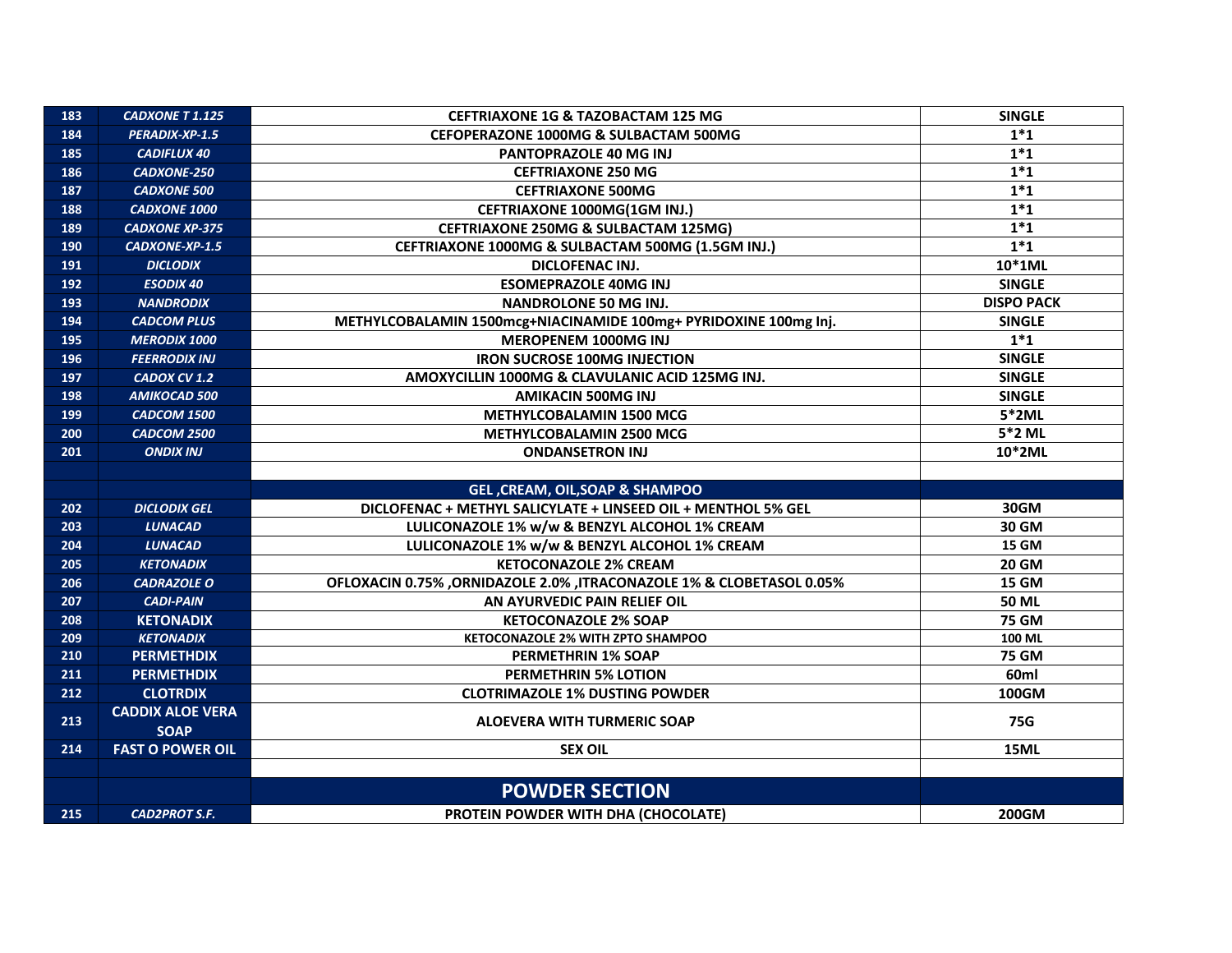| 216 | <b>CAD2PROT</b>                         | PROTEIN POWDER WITH DHA (CARDAMOM)                              | <b>200GM</b>             |
|-----|-----------------------------------------|-----------------------------------------------------------------|--------------------------|
| 217 | <b>CADI-MADHU</b>                       | <b>CHURAN FOR DIABETES</b>                                      | 100GM                    |
| 218 | <b>CADDIX-TRIPHALA</b><br><b>POWDER</b> | <b>TRIPHALA POWDER</b>                                          | <b>100GM</b>             |
|     |                                         |                                                                 |                          |
|     |                                         | <b>MISCELLANEOUS</b>                                            |                          |
| 219 | <b>SIPDIX-ORS</b>                       | ORS SOLUTION IN PET BOTTLE                                      | <b>200 ML</b>            |
| 220 | <b>SIPDIX ORS</b>                       | <b>ORS POWDER</b>                                               |                          |
| 221 | <b>GLUCONRZY</b>                        | <b>ENERGY DRINK</b>                                             | 105 GM                   |
|     |                                         |                                                                 |                          |
|     |                                         | <b>SACHETS</b>                                                  |                          |
| 222 | <b>CADLAC</b>                           | PREBIOTIC AND PROBIOTIC SACHET                                  | $20*1G$                  |
| 223 | <b>ARGINCAD</b>                         | L-ARGININE , PROANTHOCYANIDIN WITH DHA SACHET                   | 20*5GM                   |
|     |                                         |                                                                 |                          |
|     |                                         | <b>CADDIX WELLNESS COSMETICS</b>                                |                          |
| 224 | <b>CADDIX WELLNESS</b>                  | <b>ONION OIL</b>                                                | <b>200ML</b>             |
| 225 | <b>CADDIX WELLNESS</b>                  | <b>ONION SHAMPOO</b>                                            | <b>200ML</b>             |
| 226 | <b>CADDIX WELLNESS</b>                  | <b>HAND WASH LEMON</b>                                          | <b>100ML DISPENSER</b>   |
| 227 | <b>CADDIX WELLNESS</b>                  | <b>BODY MOISTURIZING LOTION</b>                                 | <b>200ML</b>             |
| 228 | <b>CADDIX WELLNESS</b>                  | <b>ALOE VERA GEL</b>                                            | <b>120ML</b>             |
| 229 | <b>CADDIX WELLNESS</b>                  | <b>VAGINAL WASH</b>                                             | <b>120ML WITH CARTON</b> |
| 230 | <b>CADDIX WELLNESS</b>                  | <b>MOISTURIZING CREAM</b>                                       | 100G                     |
|     |                                         |                                                                 |                          |
|     |                                         | <b>CARDIAC &amp; DIABETIC (UPCOMING)</b>                        |                          |
| 231 | <b>GLIMPRICAD-M1</b>                    | <b>GLIMIPRIDE 1, METFORMIN 500 SR BI LAYER TABLET</b>           | 10*10 BLISTER            |
| 232 | <b>GLIMPRICAD-M2</b>                    | <b>GLIMIPRIDE 2, METFORMIN 500 SR BI LAYER TABLET</b>           | 10*10 BLISTER            |
| 233 | <b>GLIMPRICAD-MP1</b>                   | GLIMIPRIDE 1, METFORMIN 500 SR, PIOGLITAZONE 15 BI LAYER TABLET | 10*10 BLISTER            |
| 234 | <b>GLIMPRICAD-MP2</b>                   | GLIMIPRIDE 2, METFORMIN 500 SR, PIOGLITAZONE 15 BI LAYER TABLET | 10*10 BLISTER            |
| 235 | <b>AMLODICAD AT</b>                     | AMLODIPINE 5MG & ATENOLOL 50MG TABLET                           | 10*10 AA                 |
| 236 | <b>AMLODICAD-TL</b>                     | <b>TELMISARTAN 40, AMLODIPINE 5</b>                             | 10*10 ALU ALU            |
| 237 | <b>TELMICAD</b>                         | TELMISARTAN 40MG & HYDROCHLOROTHIAZIDE 12.5MG TABLET            | 10*10 AA                 |
| 238 | <b>ROSUCAD GOLD</b>                     | ROSUVASTATIN 10MG , ASPIRIN 75MG , CLOPIDOGREL 75MG CAPSULE     | <b>10*10 STRIP</b>       |
|     |                                         |                                                                 |                          |
|     |                                         | <b>UPCOMING PRODUCTS</b>                                        |                          |
| 239 | <b>URSODICAD 150</b>                    | URSODEOXYCHOLIC ACID 150MG TABLET                               | 10*1*10 ALU ALU          |
| 240 | <b>ROXIMECAD 250</b>                    | <b>CEFUROXIME AXETIL 250MG TABLET</b>                           | 10*1*6 ALU ALU           |
| 241 | <b>ROXIMECAD CV 625</b>                 | CEFUROXIME AXETIL 500MG & CLAVULANIC ACID 125MG TABLET          | 10*1*6 ALU ALU           |
| 242 | <b>KETONADIX 200</b>                    | <b>KETOCONAZOLE 200MG TABLET</b>                                | 10*10 AA                 |